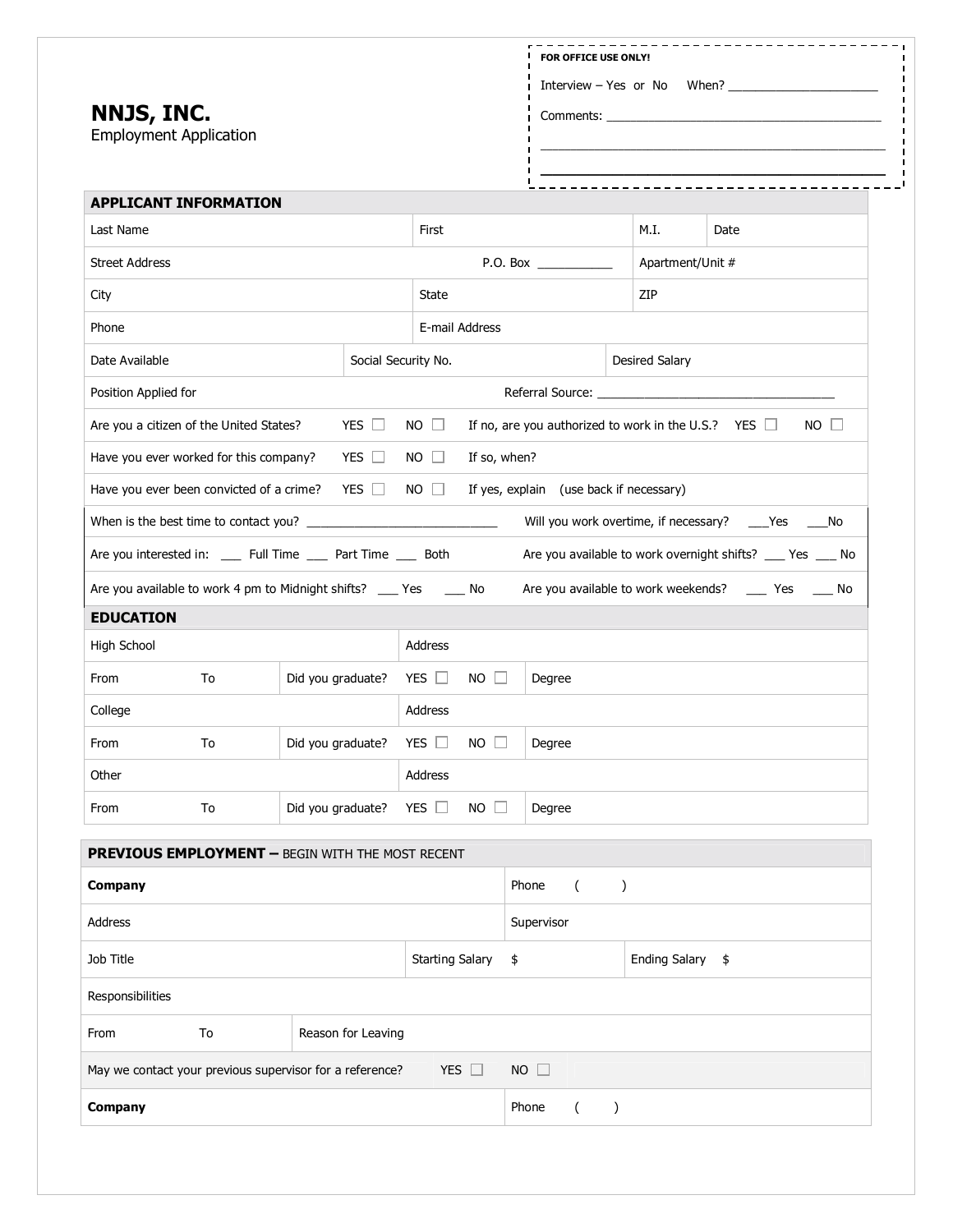| Address                                                                                                                                                                                                   |                           |                                                                | Supervisor             |                                      |                                                                                                                              |  |  |
|-----------------------------------------------------------------------------------------------------------------------------------------------------------------------------------------------------------|---------------------------|----------------------------------------------------------------|------------------------|--------------------------------------|------------------------------------------------------------------------------------------------------------------------------|--|--|
| Job Title                                                                                                                                                                                                 |                           |                                                                | <b>Starting Salary</b> | \$                                   | <b>Ending Salary</b><br>\$                                                                                                   |  |  |
| Responsibilities                                                                                                                                                                                          |                           |                                                                |                        |                                      |                                                                                                                              |  |  |
| From                                                                                                                                                                                                      | To                        | Reason for Leaving                                             |                        |                                      |                                                                                                                              |  |  |
|                                                                                                                                                                                                           |                           | May we contact your previous supervisor for a reference?       | $YES$ $\Box$           | $NO$ $\square$                       |                                                                                                                              |  |  |
| Company                                                                                                                                                                                                   |                           |                                                                |                        | Phone<br>$\mathcal{C}$<br>(          |                                                                                                                              |  |  |
| Address                                                                                                                                                                                                   |                           |                                                                |                        | Supervisor                           |                                                                                                                              |  |  |
| Job Title                                                                                                                                                                                                 |                           |                                                                | <b>Starting Salary</b> | \$                                   | <b>Ending Salary</b><br>\$                                                                                                   |  |  |
| Responsibilities                                                                                                                                                                                          |                           |                                                                |                        |                                      |                                                                                                                              |  |  |
| From                                                                                                                                                                                                      | To                        | Reason for Leaving                                             |                        |                                      |                                                                                                                              |  |  |
|                                                                                                                                                                                                           |                           | May we contact your previous supervisor for a reference?       | YES $\Box$             | $NO$ $\Box$                          |                                                                                                                              |  |  |
|                                                                                                                                                                                                           |                           | <b>REFERENCES -- PLEASE LIST THREE PROFESSIONAL REFERENCES</b> |                        |                                      |                                                                                                                              |  |  |
| Full Name/Relationship                                                                                                                                                                                    |                           |                                                                |                        | Company                              |                                                                                                                              |  |  |
| Address                                                                                                                                                                                                   |                           |                                                                |                        | Phone<br>$\left($<br>$\lambda$       |                                                                                                                              |  |  |
| Full Name/Relationship                                                                                                                                                                                    |                           |                                                                |                        | Company                              |                                                                                                                              |  |  |
| Address                                                                                                                                                                                                   |                           |                                                                |                        | Phone<br>$\overline{ }$<br>$\lambda$ |                                                                                                                              |  |  |
| Full Name/Relationship                                                                                                                                                                                    |                           |                                                                | Company                |                                      |                                                                                                                              |  |  |
| Address<br>Phone<br>(<br>$\lambda$                                                                                                                                                                        |                           |                                                                |                        |                                      |                                                                                                                              |  |  |
| <b>SKILLS AND QUALIFICATIONS - SUMMARIZE ANY SPECIAL TRAINING OR SKILLS YOU HAVE THAT MAY ASSIST YOU IN THIS JOB</b>                                                                                      |                           |                                                                |                        |                                      |                                                                                                                              |  |  |
|                                                                                                                                                                                                           |                           |                                                                |                        |                                      |                                                                                                                              |  |  |
|                                                                                                                                                                                                           |                           |                                                                |                        |                                      |                                                                                                                              |  |  |
|                                                                                                                                                                                                           |                           |                                                                |                        |                                      |                                                                                                                              |  |  |
|                                                                                                                                                                                                           |                           |                                                                |                        |                                      | <b>EMPLOYMENT GAPS</b> - Explain any gaps in your employment, other than those due to personal illness, injury or disability |  |  |
|                                                                                                                                                                                                           |                           |                                                                |                        |                                      |                                                                                                                              |  |  |
|                                                                                                                                                                                                           |                           |                                                                |                        |                                      |                                                                                                                              |  |  |
| <b>DISCLAIMER AND SIGNATURE</b>                                                                                                                                                                           |                           |                                                                |                        |                                      |                                                                                                                              |  |  |
|                                                                                                                                                                                                           |                           |                                                                |                        |                                      |                                                                                                                              |  |  |
| I certify that my answers are true and complete to the best of my knowledge.<br>If this application leads to employment, I understand that false or misleading information in my application or interview |                           |                                                                |                        |                                      |                                                                                                                              |  |  |
|                                                                                                                                                                                                           | may result in my release. |                                                                |                        |                                      |                                                                                                                              |  |  |
|                                                                                                                                                                                                           |                           |                                                                |                        |                                      |                                                                                                                              |  |  |

Signature: Date: Date: Date: Date: Date: Date: Date: Date: Date: Date: Date: Date: Date: Date: Date: Date: Date: Date: Date: Date: Date: Date: Date: Date: Date: Date: Date: Date: Date: Date: Date: Date: Date: Date: Date: D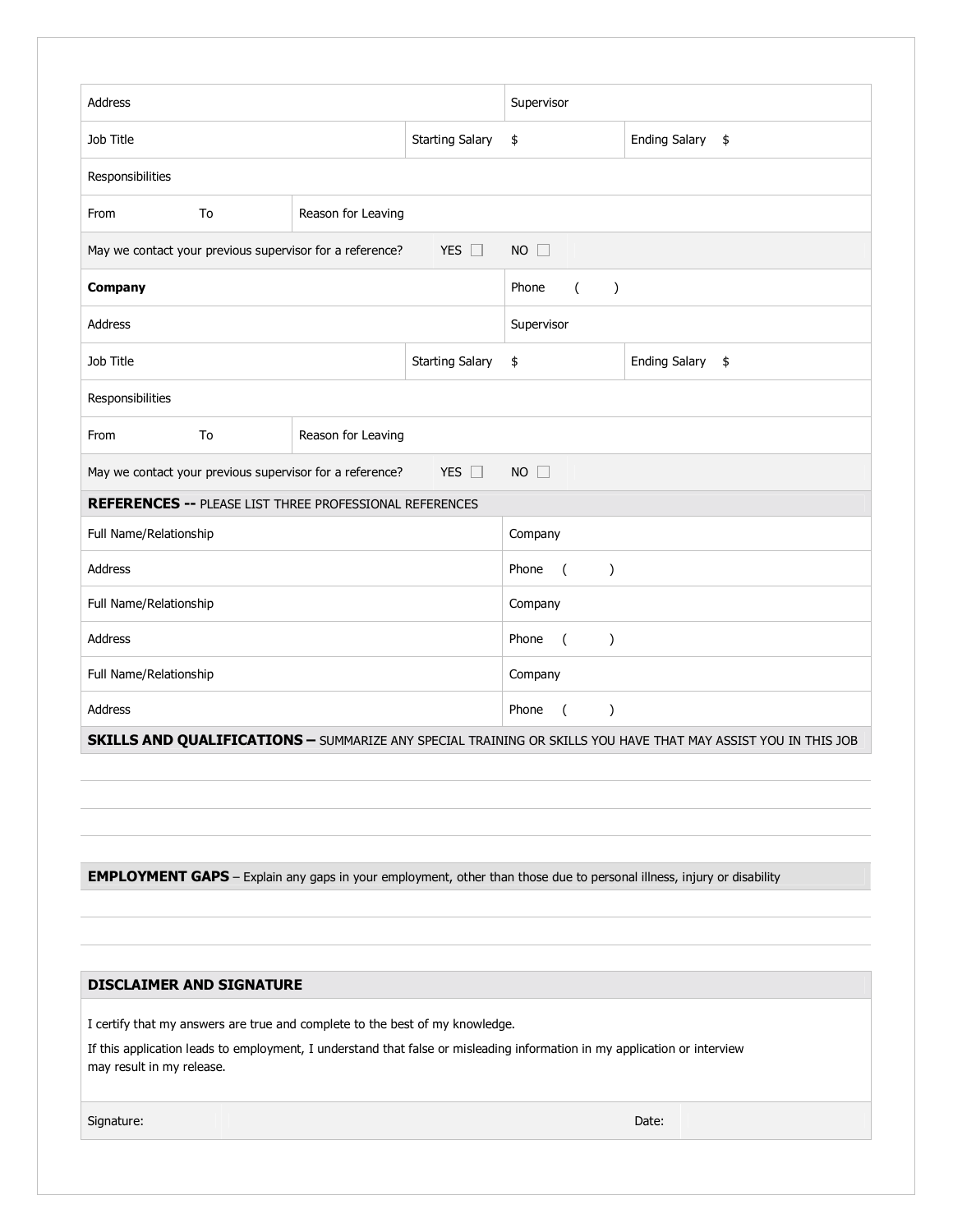# **Pre-Employment Drug Testing Policy**

All job applicants at this company will undergo screening for the presence of illegal drugs as a condition of employment.

Applicants will be required to voluntarily submit to a urinalysis test at NNJS and by signing this consent agreement, will release NNJS from liability. Any applicant with positive test results will be denied employment for at least 6 months.

NNJS will not discriminate against applicants for employment because of past abuse of drugs or alcohol. It is the current abuse of drugs or alcohol, which prevents employees from properly performing their jobs that NNJS will not tolerate.

Applicants who test positive for illegal drugs; contaminate, alter, tamper with, or refuse to take the test; or otherwise interfere in the testing process will be dropped from further employment consideration for six months. Applicants who test positive for prescription drugs affecting coordination, judgment and alertness will be required to provide a doctor's release prior to beginning work.

# **Pre-Employment Agreement**

### **PLEASE READ CAREFULLY!**

I freely and voluntarily agree to submit to a urinalysis (drug screen) as part of my application for employment. I understand that either refusal to submit to the urinalysis screen or failure to produce a negative result may disqualify me from further consideration for employment.

I further understand that upon commencement of employment with the company, I may again be required to submit to a urinalysis screen. I understand that refusal to take a requested urinalysis screen or failure to produce a negative result may result in immediate suspension or discharge.

In the event that employment commences prior to the employer receiving the drug test results, I understand that I will be immediately discharged if the result comes back positive.

I have read in full and understand the above statements and conditions of employment.

| <b>Applicants Signature</b> | Date                |
|-----------------------------|---------------------|
| Driver License Information: |                     |
|                             | Driver's License #: |
|                             |                     |